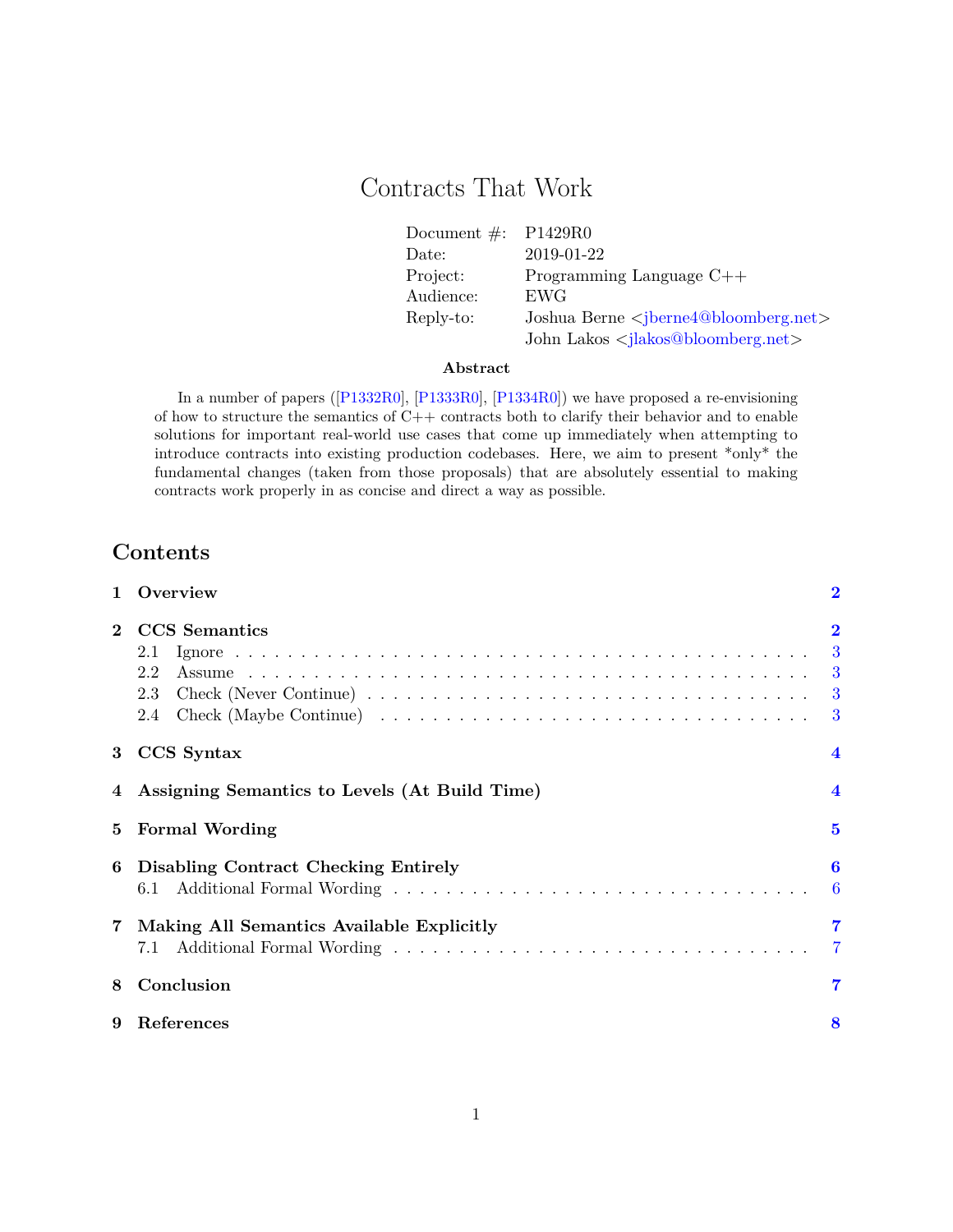| A Continuing After Violation |  |  |
|------------------------------|--|--|
|                              |  |  |
|                              |  |  |

### <span id="page-1-0"></span>**1 Overview**

Contracts as originally specified in [\[P0542R5\]](#page-7-4) consist of an attribute-like syntax for specifying contract -checking statements (CCSs) within the language. This syntax allows for specifying contracts as assertions (with assert), preconditions (with expects), or postconditions (with ensures). Each CCS contains a *conditional-expression* (or predicate) that is expected to be true when control flow reaches it. The current working paper (WP) fully captures how these different types of CCSs relate to code meaning, so we will focus only on how CCSs behave in relation to their surrounding code and other contracts by limiting our discussion to the assert "flavor" of CCSs.

The anticipated C++ contract checking facility (CCF) also introduce a *violation handler* that an implementation is allowed to let users define for themselves (more restrictive implementations are given the freedom to restrict the violation handler to one provided by the implementation). Our semantics seek to make behavior of a CCS independent of the violation handler. A violation handler may always choose to **throw** or to call std::terminate, but to be the easiest to use for novices, we recommend that the default violation handler should "log" information (a stack trace, etc.) about the problem and return, leaving control flow up to the semantic in effect (for that specific CCS) at the call site.

What we seek to change is the way in which the behavior of a CCS is defined and determined, both in code and at translation time. That is what the rest of this paper will focus on.

## <span id="page-1-1"></span>**2 CCS Semantics**

There are 4 semantics that are essential to the definition of the C++ CCF. Here, we are merely giving names to the same semantics already accepted into the current draft of the working paper (WP) — all for the sake of improving clarity. As a brief aside, we reprise how history arrived at the semantics we are proposing here for C++.

- C's assert macro allowed for 2 fundamental behaviors do nothing (compile out, or completely ignore) or abort on a failed check (which we call **check\_never\_continue**).
- Prior assertion facilities ([\[N3604\]](#page-7-5), or Bloomberg's BSLS\_ASSERT) often enabled pluggable behaviors for failed checks, including simply logging and continuing — we call this behavior *check\_maybe\_continue*.
- With the adoption of contracts as a *language-level* facility ([\[P0542R5\]](#page-7-4)) the option for an even more powerful way to leverage contracts became available by not checking contracts but allowing the compiler to treat a contract failure as language undefined behavior  $\overline{\phantom{a}}$  a semantic which we call *assume*. This was an option not achievable by any of the previous library-only solutions.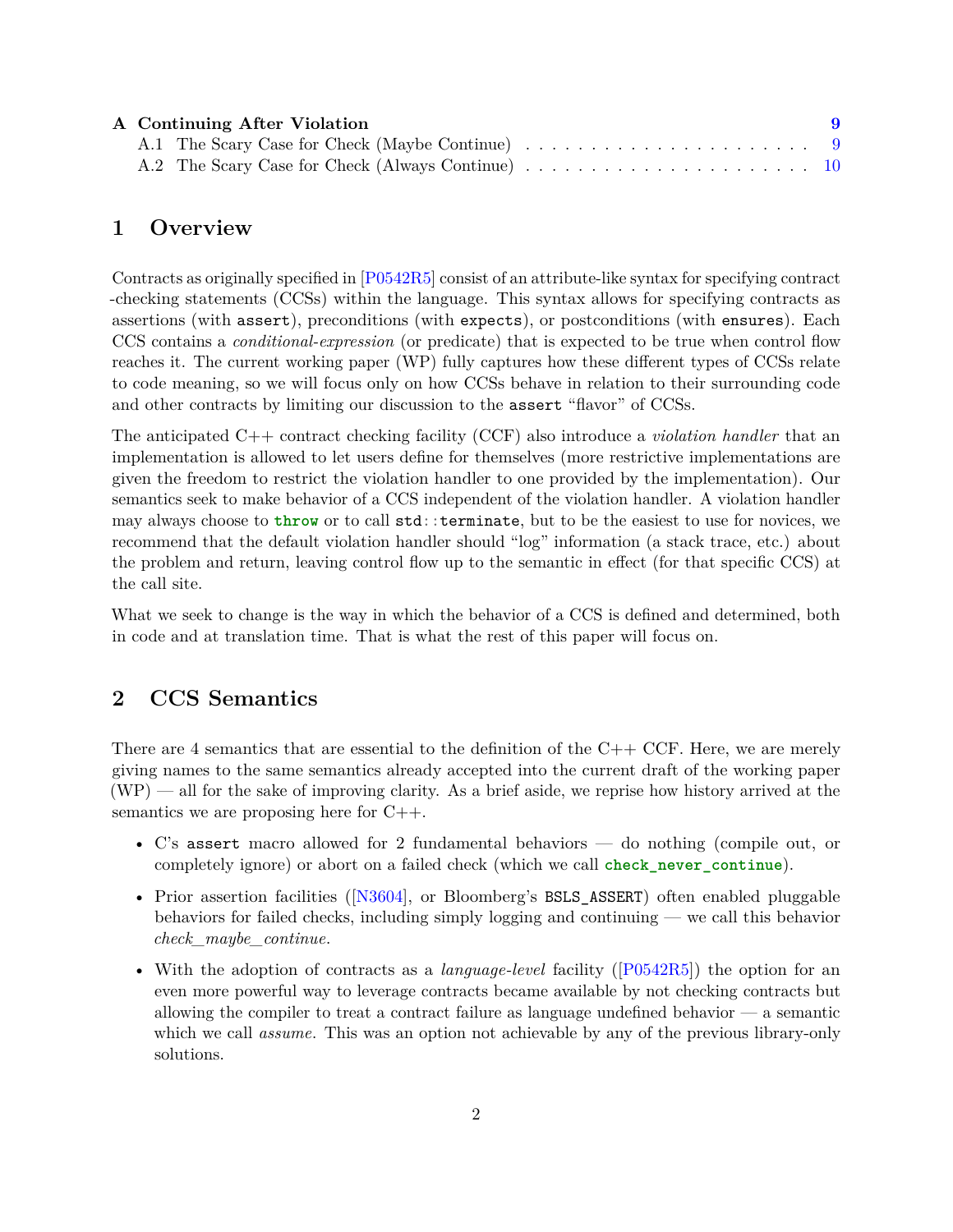• The nuances related to how continuing after a violation handler should be treated are complicated and subtle. We discuss details of how **check\_maybe\_continue** might be improved and another semantic, **check\_always\_continue** in appendix [A.](#page-8-0)

Putting concise, clear definitions of the universe of possible CCS semantics into the WP for  $C++20$ would improve future discussions of how other features of the language interact with contracts. Behavior can be discussed and defined in terms of the semantics directly instead of always having to specify the exact combination of translation options and code needed to indicate the behavior being discussed.

By adopting this terminology directly in the standard, we obviate copious redefinition and convoluted explanation in terms of arcane/baroque compiler-flags and build modes.

#### <span id="page-2-0"></span>**2.1 Ignore**

The simplest semantic is to do nothing.

A CCS having the *ignore* semantic must be valid syntactically, but will otherwise never be evaluated — as if it was embedded in an unevaluated context.

#### <span id="page-2-1"></span>**2.2 Assume**

A CCS having the *assume* semantic will be syntactically checked and may (might) be assumed (by the compiler) to be true. It is undefined behavior if the predicate were to be evaluated and it returned false. Notably, the expression is never evaluated (and thus functions used in the expression need not be defined for the program to be well-formed). Note also that there is no obligation on an implementation to actually do anything with this information, and a conforming implementation can freely treat this semantic identically to the *ignore* semantic.

#### <span id="page-2-2"></span>**2.3 Check (Never Continue)**

A CCS having the *check\_never\_continue* semantic will evaluate the expression and if it is false will invoke the violation handler. If the violation handler returns,  $\texttt{std}$ : terminate will be invoked. This guarantees that control flow will never continue if the predicate is false, so as a byproduct of that behavior the predicate can be known to be true after the CCS.

#### <span id="page-2-3"></span>**2.4 Check (Maybe Continue)**

A CCS having the *check\_maybe\_continue* semantic will evaluate the expression, and if it is false, will invoke the violation handler. If the violation handler returns control flow continues as normal.

The specifics of what the compiler is (and is not) allowed to conclude after a violation handler returns normally can be very subtle and allow for a wide variety of different expectations with different trade-offs. We will go into details of how this definition might be further refined and discuss an additional, subtly different semantic, *check\_always\_continue*, in appendix [A.](#page-8-0)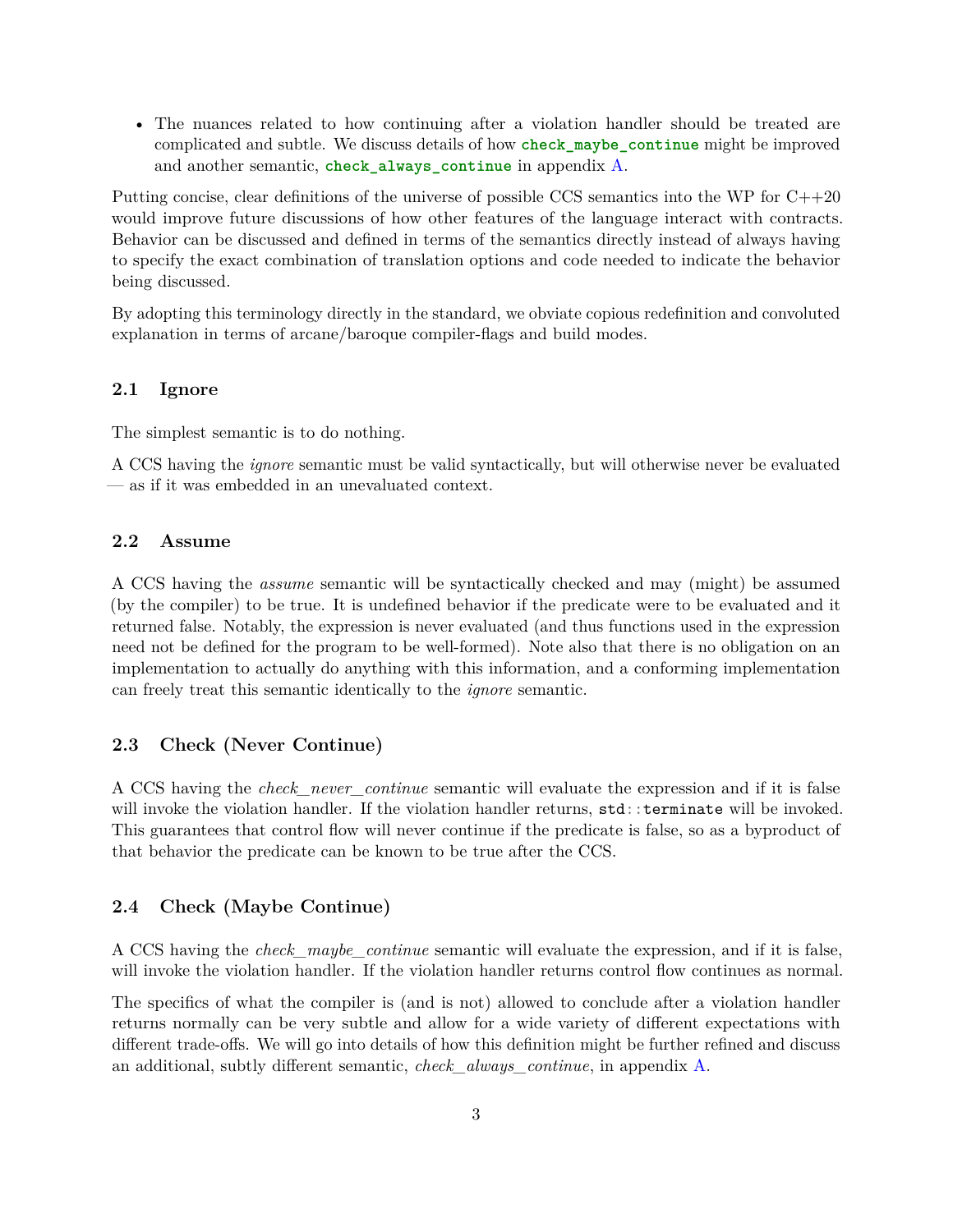# <span id="page-3-0"></span>**3 CCS Syntax**

The current working paper allows each CCS to take an optional *level* (i.e., **default**, **audit**, or **axiom**), and if none is specified, **default** is assumed. A level serves a place holder for the actual semantic (e.g., *ignore*, *check\_never\_continue*, *check\_maybe\_continue*). That mapping is performed (for each TU) at build time.

[\[P1334R0\]](#page-7-2) proposes a way to cut out the middle man and specify the intended semantic directly in the CCS itself. Explicit semantics like this bring us two useful properties:

- The CCS behavior is (almost see section  $6$ ) independent of build mode.
- The semantic of each CCS is independent of every other CCS in the same TU. It is this critically important property that allows staging a check that is new and unverified in the same TU as checks that are already fully enforced (or possibly even assumed). Note: The absolute requirement of having differing semantics for CCSs (e.g., even those on the same level) has been independently observed at larger software companies such as Google (e.g., by Richard Smith) and Bloomberg (e.g., by John Lakos).

Allowing an explicit **check\_maybe\_continue** CCS is a way to get a simple version of the "review" role discussed in-depth in [\[P1332R0\]](#page-7-0). A contract that is going to be a **default** level contract can be introduced first with the **check\_maybe\_continue** semantic, and it will then run "safely" without risking bringing down systems which previously were violating it in a "benign" fashion.

In the wording, where previously a *contract-attribute-specifier* contained an optional *contract-level*, now we would let that level be either a *contract-level* or a *contract-semantic*, and encapsulate that by defining a new grammar non-terminal *contract-mode*. The allowed explicit semantic, **check\_maybe\_continue**, needs to be added to **[lex.name]/2** — identifiers with special meaning.

## <span id="page-3-1"></span>**4 Assigning Semantics to Levels (At Build Time)**

The current WP provides a *build level* and *violation continuation mode* that together control which semantics each level gets in a particular TU.

We propose a vastly simpler and more powerful direct approach in which each level (**default**, **audit**, or **axiom** can be assigned (independently) any semantics valid for that level. Although the current WP does not allow **axiom** to be changed from it's default *assume* semantic, we propose that **axiom** level be allowed to take on exactly two semantics: *assume* (by default) and *ignore*.

Section 4.1 of  $[P1332R0]$  goes into extensive consideration of which of the 32 (or 50 with the addition of the fifth semantic) possible semantics are 'safe' and worth allowing, and more reasons to include levels not justified there have been discussed elsewhere. A restrictive subset could be adopted, but to provide freedom to do what users might want to do we suggest allowing all such mappings (with possible future notes to warn against permutations that might be highly likely to lead to misuse).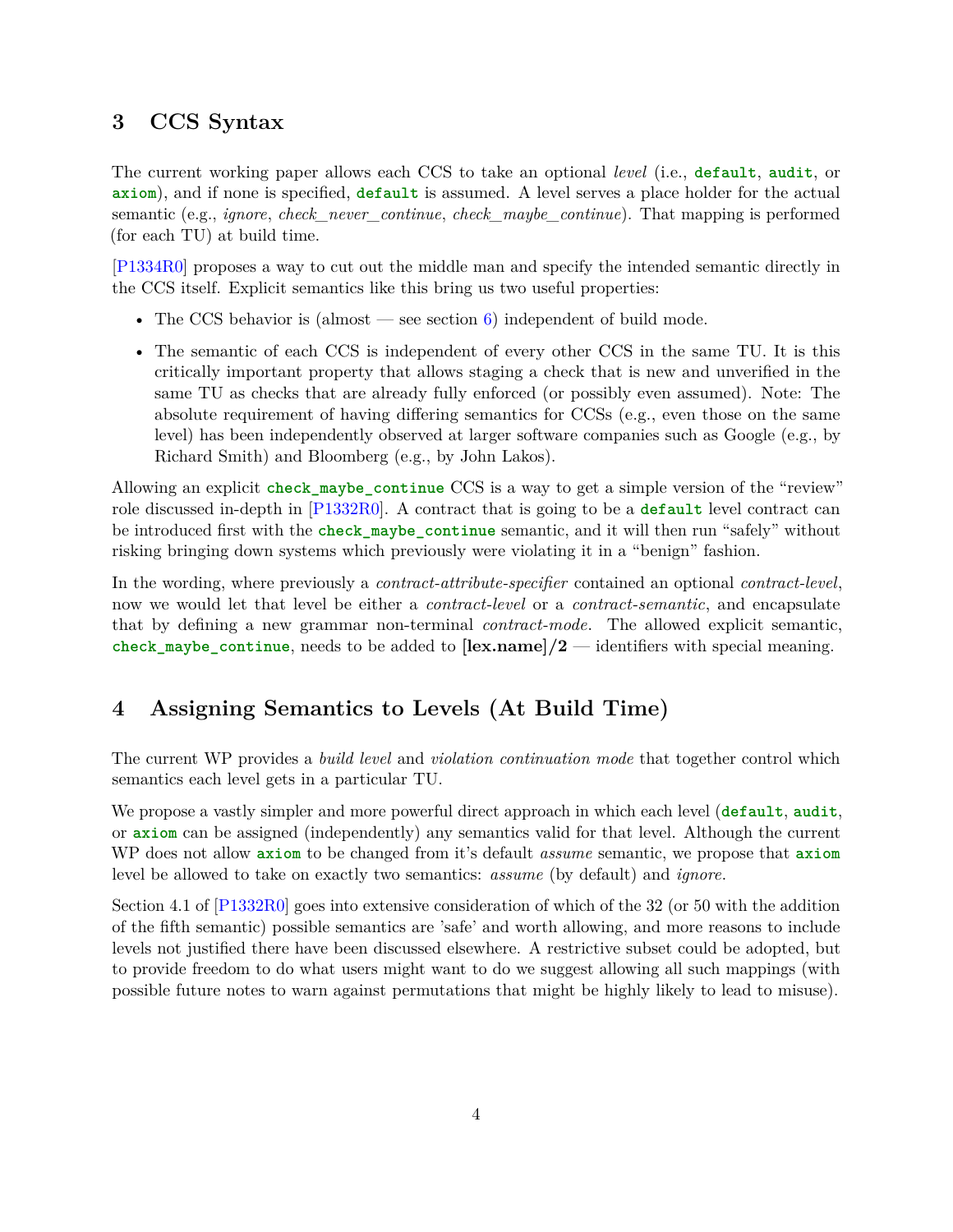# <span id="page-4-0"></span>**5 Formal Wording**

In **[gram.dcl]** the following is changed:

```
contract-attribute-specifier
      [ [ expects optcontract-level optcontract-mode : conditional-expression ] ]
      [ [ ensures optcontract-level optcontract-mode optidentifier : conditional-expression
      ] ]
      [ [ assert optcontract-level optcontract-mode: conditional-expression ] ]
contract-mode
      contract-level
      explicit-contract-semantic
```
*explicit-contract-semantic* check\_maybe\_continue

In **[lex.name]**, one identifier, check\_maybe\_continue, is added to the table Identifiers with special meaning.

**[dcl.attr.contract.check]** gets replaced by the following (3 paragraphs removed completely for brevity):

If the *contract- level mode* of a contract-attribute-specifier is absent, it is assumed to be a *contract-level* of default. [ *Note:* A default *contract-level* is expected to be used for those contracts where the cost of run-time checking is assumed to be small (or at least not expensive) compared to the cost of executing the function. An audit *contract-level* is expected to be used for those contracts where the cost of run-time checking is assumed to be large (or at least significant) compared to the cost of executing the function. An axiom *contract-level* is expected to be used for those contracts that are formal comments and are not evaluated at run-time. *— end note* ]

The *violation handler* of a program is a function of type "*opt*noexcept function of (lvalue reference to const std::contract violation) returning void". The violation handler is invoked when the predicate of a checked contract evaluates to false when the semantic given to a contract indicates it should be (called a *contract violation*). There should be no programmatic way of setting or modifying the violation handler. It is implementation-defined how the violation handler is established for a program and how the std::contract\_violation argument value is set, except as specified below. If a precondition is violated, the source location of the violation is implementation-defined [*Note:* Implementations are encouraged but not required to report the caller site. *— end note* ] If a postcondition is violated, the source location of the violation is the source location of the function definition. If an assertion is violated, the source location of the violation is the source location of the statement to which the assertion is applied.

If a violation handler exits ... (unchanged note on throwing violation handlers and **noexcept** functions.)

Every contract will be given a semantic at translation time that is *ignore*, *assume*, *check\_never\_ continue*, or *check\_maybe\_continue*.

A translation may be performed with an assignment of *default* and *audit* to any available semantic and *axiom* to any non-runtime-checked semantic. If unspecified, *default* should be assigned to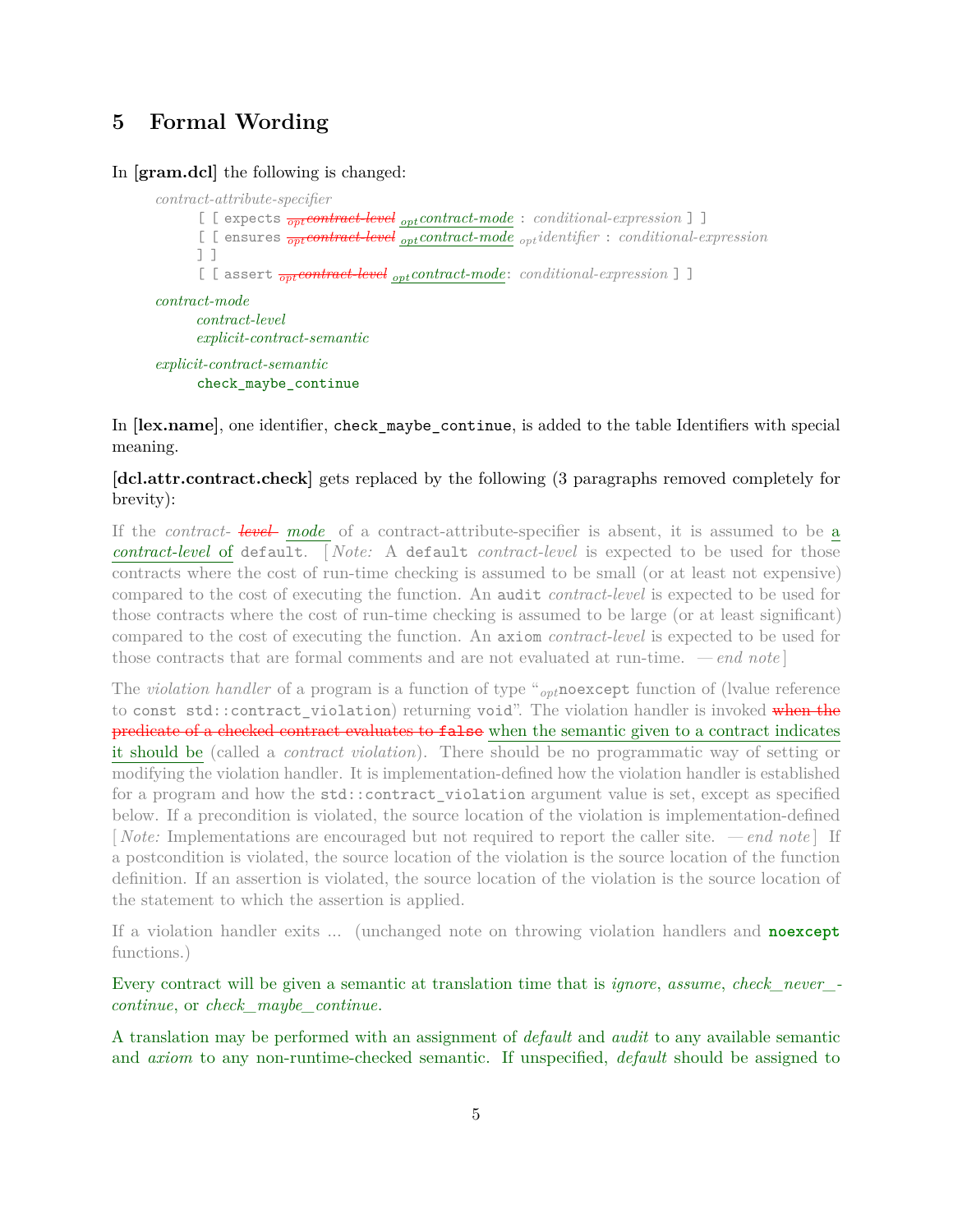*check\_never\_continue*, *audit* should be assigned to *ignore*, and *axiom* should be assigned to *assume*. A contract with a *contract-level* will be given the semantic assigned to that level. There should be no programmatic way of setting, modifying, or querying the assignment of semantics to levels. The translation of a program consisting of translation units with different assignments of levels to semantics is conditionally-supported.

A contract with an *explicit-contract-semantic* will be given the named semantic.

A contract having the semantic *ignore* is not checked and not evaluated. [ *Note:* Note that the predicate must still be syntactically valid as stated elsewhere. *— end note* ]

A contract having the semantic *assume* is not checked and not evaluated. It is undefined behavior if the predicate of such a contract would evaluate to false. [ *Note:* It is not required that the predicate is actually evaluatable — the predicate may reference (for documentation purposes) functions that are declared but never actually defined, and the implementation may not evaluate the function and thus require the definition of those functions *— end note* ]

A contract having the semantic *check\_never\_continue* is checked. The predicate is evaluated and if it returns false the violation handler is invoked. If the violation handler returns normally, std::terminate will be invoked.

A contract having the semantic *check\_maybe\_continue* is checked. The predicate is evaluated and if it returns false the violation handler is invoked.

### <span id="page-5-0"></span>**6 Disabling Contract Checking Entirely**

Part of the primary pedagogical basis of contract checking is that contract checks are not part of a function's implementation and should always be considered optional. As a way to keep this rule, we would add a single build option — *contracts mode* — which defaults to *on* but when *off* causes *all* contracts to have the *ignore* semantic.

This would cause any alternate CCF built on top of explicit semantics to be subject to this same overriding flag — but in exchange all CCFs that might be created would remain "pure" contract handling facilities.

#### <span id="page-5-1"></span>**6.1 Additional Formal Wording**

This feature would need another paragraph added to **[dcl.attr.contract.check]** to say the following:

A translation may be performed with one of the following *contract modes*: *on* or *off* . If the *contract mode* is *off* then all contracts have the semantic *ignore*. This takes precedence over all other ways in which semantics might be given to a contract. If unspecified, the *contract mode* is *on*.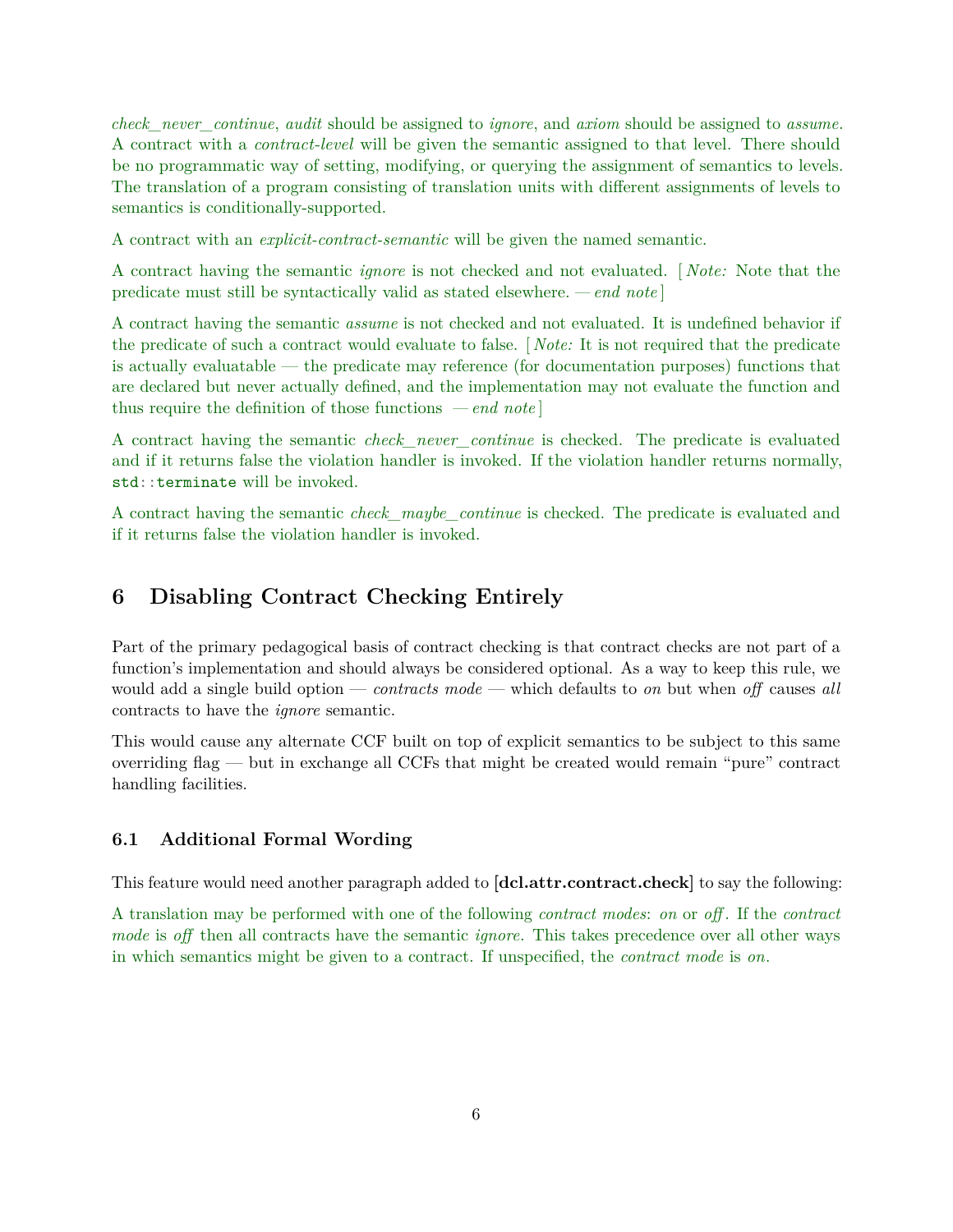### <span id="page-6-0"></span>**7 Making All Semantics Available Explicitly**

While allowing an explicit *check\_maybe\_continue* CCS is imminently useful, once the semantics are defined it seems pointlessly restrictive to not make them available as well, and the benefits of doing will lead to long-term results as we get industry-wide experience with more widely applicable mature CCFs.

Allowing explicit **ignore** is an obvious extension that would allow staging of new contracts, or total disabling of questionable contracts without just commenting them out and leaving them susceptible to code rot.

Allowing explicit **assume** would open up the whole world of custom optimizations in a completely opt-in fashion. Any group using a macro like facility to choose semantics would be able to take their best tested production code and optimize it for exactly what it is doing — treating any contract violations as undefined behavior — potentially seeing huge performance improvements with minimal risk (as the contracts in question will have already been run extensively with a checked semantic).

Allowing explicit **check\_never\_continue** CCSs would open up the door for people to build alternate level-like facilities (admittedly using macros). These could provide for arbitrary numbers of roles and levels as in [\[P1332R0\]](#page-7-0), or capture the needed workflows associated with other developer intentions like those discussed in [\[AKRZEMI1\]](#page-7-6).

All of the macro-based facilities that could sit on top of explicit semantics will bring real, extensive industry experience to the proposals for the next standard so that language level contracts can evolve into what people are actually going to use. Though we see macros as the only way to tie together this feature for now, getting this experience so we can build a more flexible system into the language later will give us a way to obviate any need for macros for contracts.

#### <span id="page-6-1"></span>**7.1 Additional Formal Wording**

The wording change to add additional explicit semantics is almost entirely covered by section [5](#page-4-0) — Each additional semantic only needs to be added to **[lex.name]/2** as an identifier with special meaning and to the production for *explicit-contract-semantic*.

### <span id="page-6-2"></span>**8 Conclusion**

We believe that rewording in terms of named semantics (section [2\)](#page-1-1), allowing at least **check\_maybe\_continue** as an explicit semantic (section [3\)](#page-3-0) and allowing free assignment of semantics to levels (section [4\)](#page-3-1) are essential to making use of contracts at scale in the coming years post- $C++20$  and pre- $(C++20)++$ .

Allowing all of the semantics to be stated explicitly allows those facilities to be more robust and interact with the builtin CCF significantly more cleanly (by allowing those facilities to choose any semantic explicitly) and makes the entire feature seem like a complete, well-rounded part of the language. Our strong recommendation is to also adopt section [7.](#page-6-0)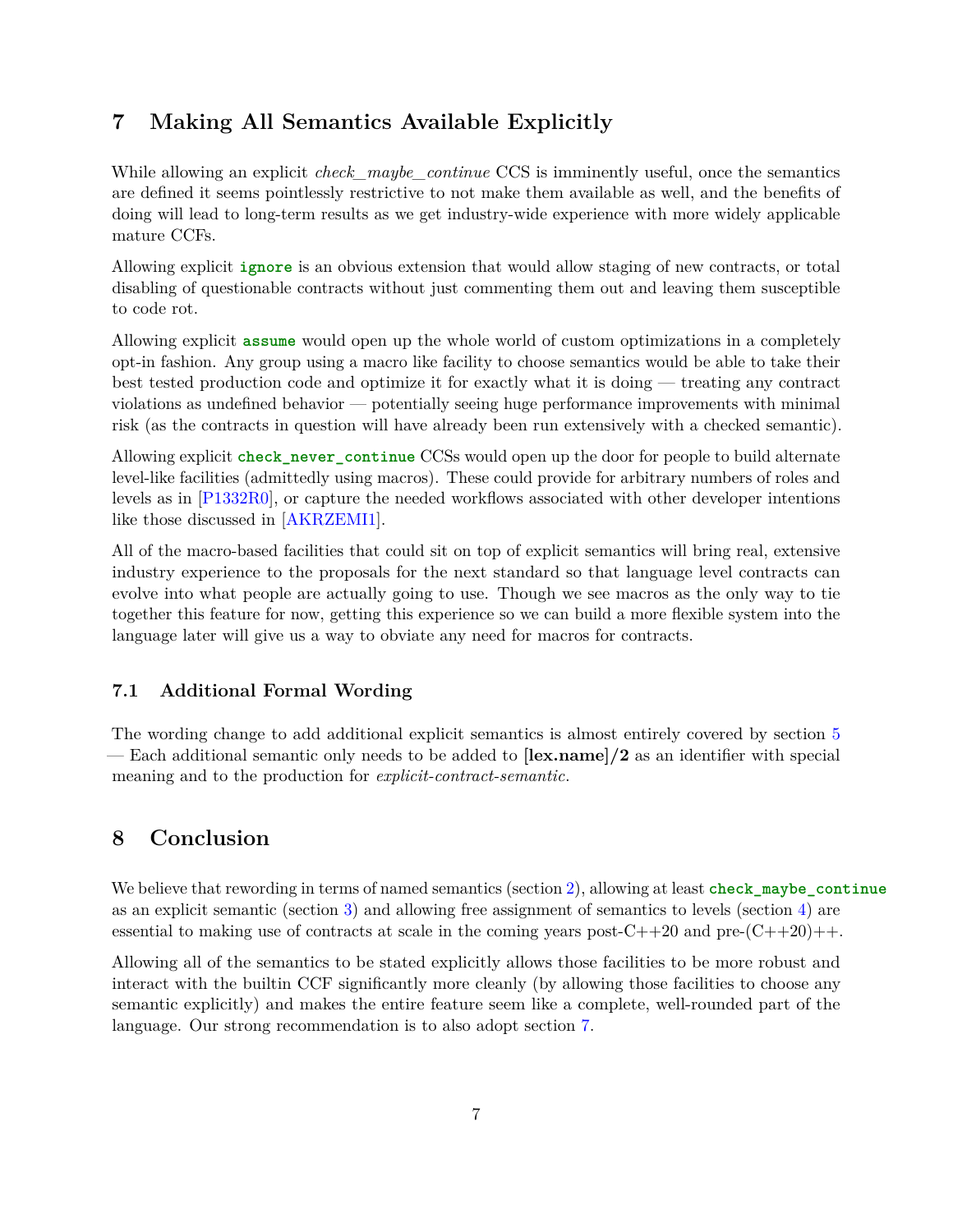The *contract-mode* to control all contracts (with a or with an explicit semantic) keeps the feature more pedagogically sound  $-$  i.e., whether or not contract checking is enabled should  $-$  by definition — have no effect on the meaning (behavior) of correctly written programs. This flag also removes the ability to write a CCS and *know* what that statement will do in any build mode, which many more pragmatic programmers might find desirable. We leave it up to the committee at large to decide which of these choices is preferred.

### <span id="page-7-3"></span>**9 References**

## **References**

- [N4727] Richard Smith, *Working Draft, Standard for Programming Language C++* <http://www.open-std.org/jtc1/sc22/wg21/docs/papers/2018/n4727.pdf>
- <span id="page-7-5"></span>[N3604] John Lakos, Alexei Zakharov, *Centralized Defensive-Programming Support for Narrow Contracts* <http://www.open-std.org/jtc1/sc22/wg21/docs/papers/2013/n3604.pdf>
- [N4075] John Lakos, Alexei Zakharov, Alexander Beels, *Centralized Defensive-Programming Support for Narrow Contracts (Revision 6)* <http://www.open-std.org/jtc1/sc22/wg21/docs/papers/2014/n4075.pdf>
- <span id="page-7-4"></span>[P0542R5] G. Dos Reis, J. D. Garcia, J. Lakos, A. Meredith, N. Myers, B. Stroustrup, *Support for contract based programming in C++* <http://www.open-std.org/jtc1/sc22/wg21/docs/papers/2018/p0542r5.html>
- [P1290R0] J. Daniel Garcia, *Avoiding undefined behavior in contracts* <http://www.open-std.org/jtc1/sc22/wg21/docs/papers/2018/p1290r0.pdf>
- <span id="page-7-0"></span>[P1332R0] Joshua Berne, Nathan Burgers, Hyman Rosen, John Lakos, *Contract Checking in C++: A (long-term) Road Map* <http://www.open-std.org/jtc1/sc22/wg21/docs/papers/2018/p1332r0.txt>
- <span id="page-7-1"></span>[P1333R0] Joshua Berne, John Lakos, *Assigning Concrete Semantics to Contract-Checking Levels at Compile Time* <http://www.open-std.org/jtc1/sc22/wg21/docs/papers/2018/p1333r0.txt>
- <span id="page-7-2"></span>[P1334R0] Joshua Berne, John Lakos, *Specifying Concrete Semantics Directly in Contract-Checking Statements* <http://www.open-std.org/jtc1/sc22/wg21/docs/papers/2018/p1334r0.txt>
- [P1335R0] John Lakos, *"Avoiding undefined behavior in contracts" [P1290R0] Explained* <http://www.open-std.org/jtc1/sc22/wg21/docs/papers/2018/p1335r0.txt>
- <span id="page-7-6"></span>[AKRZEMI1] Andrzej Krzemieński, *Assigning semantics to different Contract Checking Statements* [https://github.com/akrzemi1/\\_\\_sandbox\\_\\_/blob/master/papers/ccs\\_roles.md](https://github.com/akrzemi1/__sandbox__/blob/master/papers/ccs_roles.md)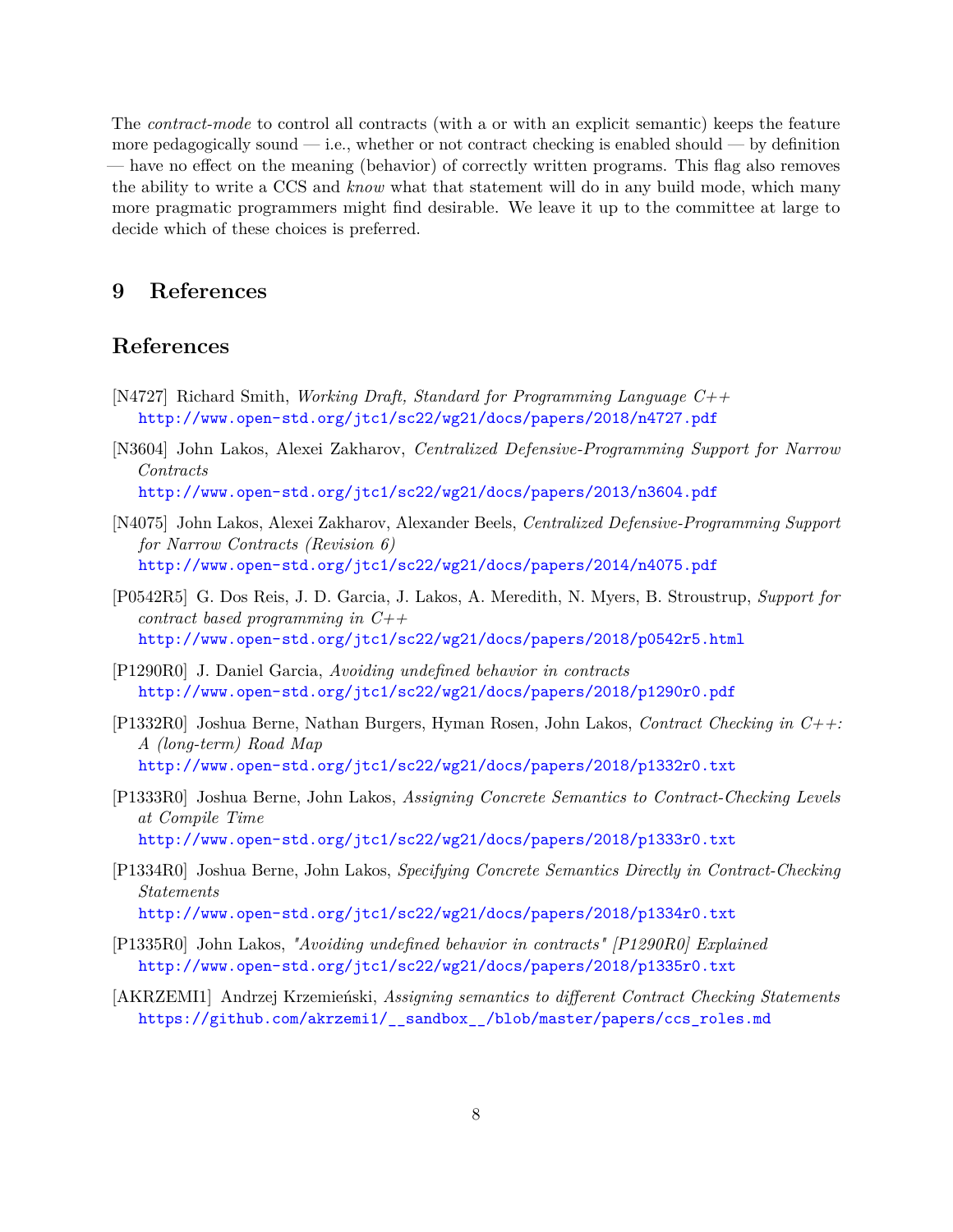## <span id="page-8-0"></span>**A Continuing After Violation**

It can be quite surprising about how much impact the code after a CCS can have on a contract itself. Part of the problem is that often CCS predicates explicitly check against the things that are going to lead to *language* undefined behavior (UB) if they are violated.

Continuing after a violation then leads control flow directly into that UB. This brings all the scary voodoo to the table and at best elides your CCS entirely, and more likely brings the nasal demons to your door.

If the compiler knows the violation handler (i.e. when doing link-time optimization) and knows it will always return (such as a violation handler that simply calls  $\text{print}$ ) then UB after the contract check freely travels back in time to elide the check itself. If the compiler does not know the violation handler, or cannot determine that it will always return, then the violation handler itself provides a barrier against that time travel.

[\[P1332R0\]](#page-7-0) identifies these two different conclusions based on the violation handler as two different semantics you might want to specify in different situations independently of the actual installed violation handler or how much the compiler knows about it.

- *check\_maybe\_continue* The compiler is told not to know whether the violation handler returns normally or not.
- *check* always continue The compiler is told to treat the violation handler as if it was a function that does always return.

So if you are trying to debug a program, you'd like to know that when you insert an assertion that it actually works and isn't elided by the very bug you were trying to uncover, right? Well when you're trying to develop code at your desk, you want to use *check\_maybe\_continue* so that you have the best shot at it's not being optimized away.

On the other hand, if you are running code in production and you want to add a new check, the last thing you want to do is crash the system because you optimized some code, and allowed a fatal bug, that was previously elided to surface. It is precisely those cases where you would deliberately choose the *check\_always\_continue* over the *check\_maybe\_continue* if such were available.

#### <span id="page-8-1"></span>**A.1 The Scary Case for Check (Maybe Continue)**

Consider the following code with any contract semantic for the assert that allows control to continue after the *violation handler* is invoked:

```
int foo(int *p) {
  [[assert : p ]];
  return *p;
}
```
With link time optimization and a violation handler that just calls printf, this behaves as-if it were the following code: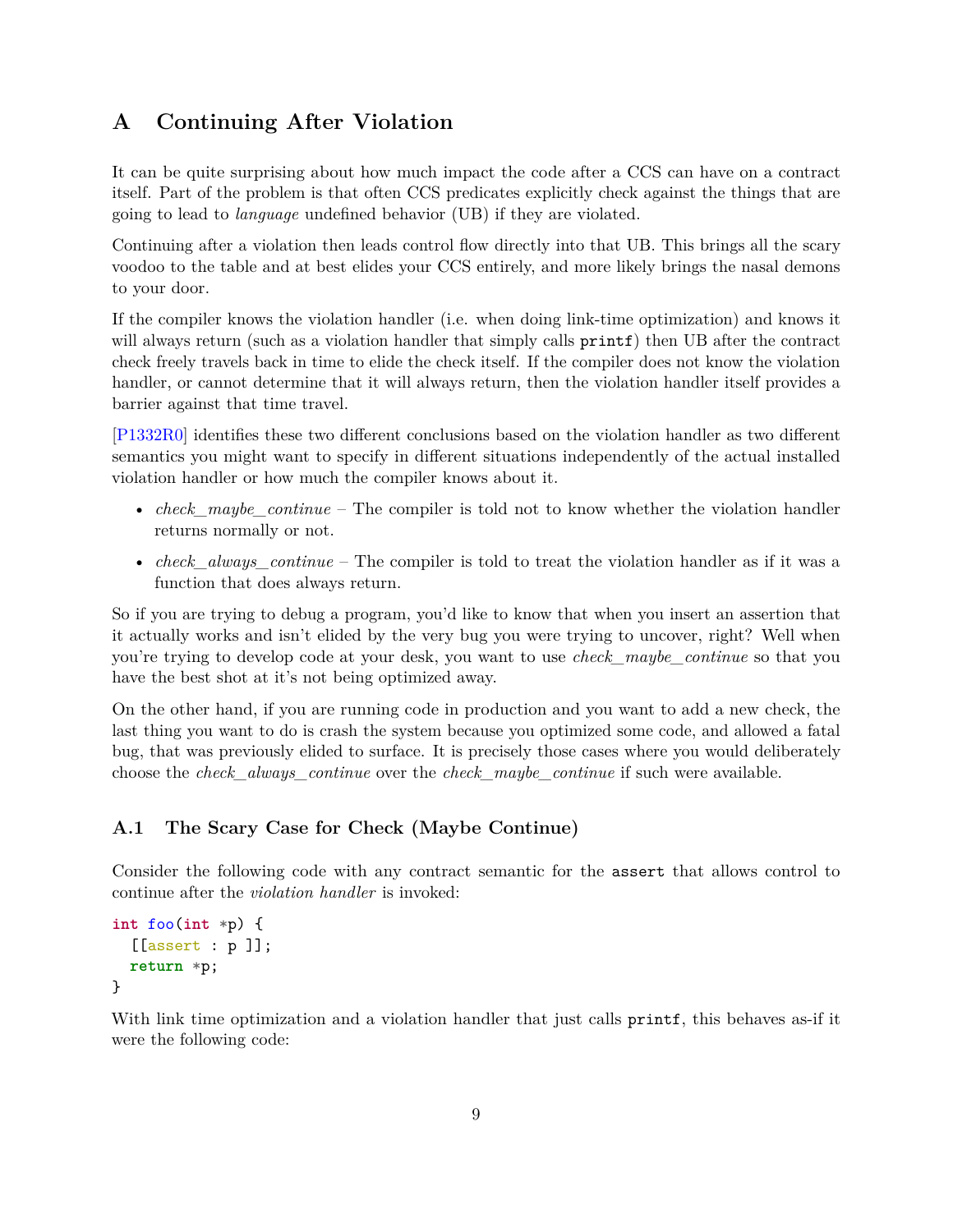```
int foo(int *p) {
  if (!p) {
    printf("OOPS");
    // nothing special here
  }
  return *p;
}
```
With nothing other than this code the compiler can know (because printf is a function the compiler fully understands which will always return normally) that control flow will return the \*p regardless of what the value of p is. This means that p being **nullptr** would lead to undefined behavior, so the entire **if** block can freely be elided, including any logging of the contract violation.

The *check\_maybe\_continue* semantic is one solution to this pressing problem. [\[P1332R0\]](#page-7-0) proposes that this semantic include a requirement that the compiler never assumes that the violation handler returns or does not return. This assumption should prevent the knowledge that p is not null at the **return** statement from "time traveling" backwards to elide the contract check.

#### <span id="page-9-0"></span>**A.2 The Scary Case for Check (Always Continue)**

Consider this piece of legacy code, and the poor developer tasked with trying to make it more robust by adding CCSs to it.

```
inline void eat_them(T *p)
{
  if (!p) { eat_all_kittens(); }
}
inline void save_them(T *p)
  //[[expects: p]]
{
 p->save_the_kittens();
}
void foo(T *p)
{
 eat then(p);
  save_them(p);
}
// somewhere in a far off file that does not inline foo...
void bar()
{
 foo(nullptr);
}
```
With that seemingly innocuous CCS commented out, the same logic that motivated *check maybecontinue* would elide the check and keep the kittens safe. A brave developer seeking only to make it safer to keep kittens safe uncommenting the CCS — if it had any semantic that did not allow continuing to the dereference of p or did not allow the knowledge of p being dereferencable to